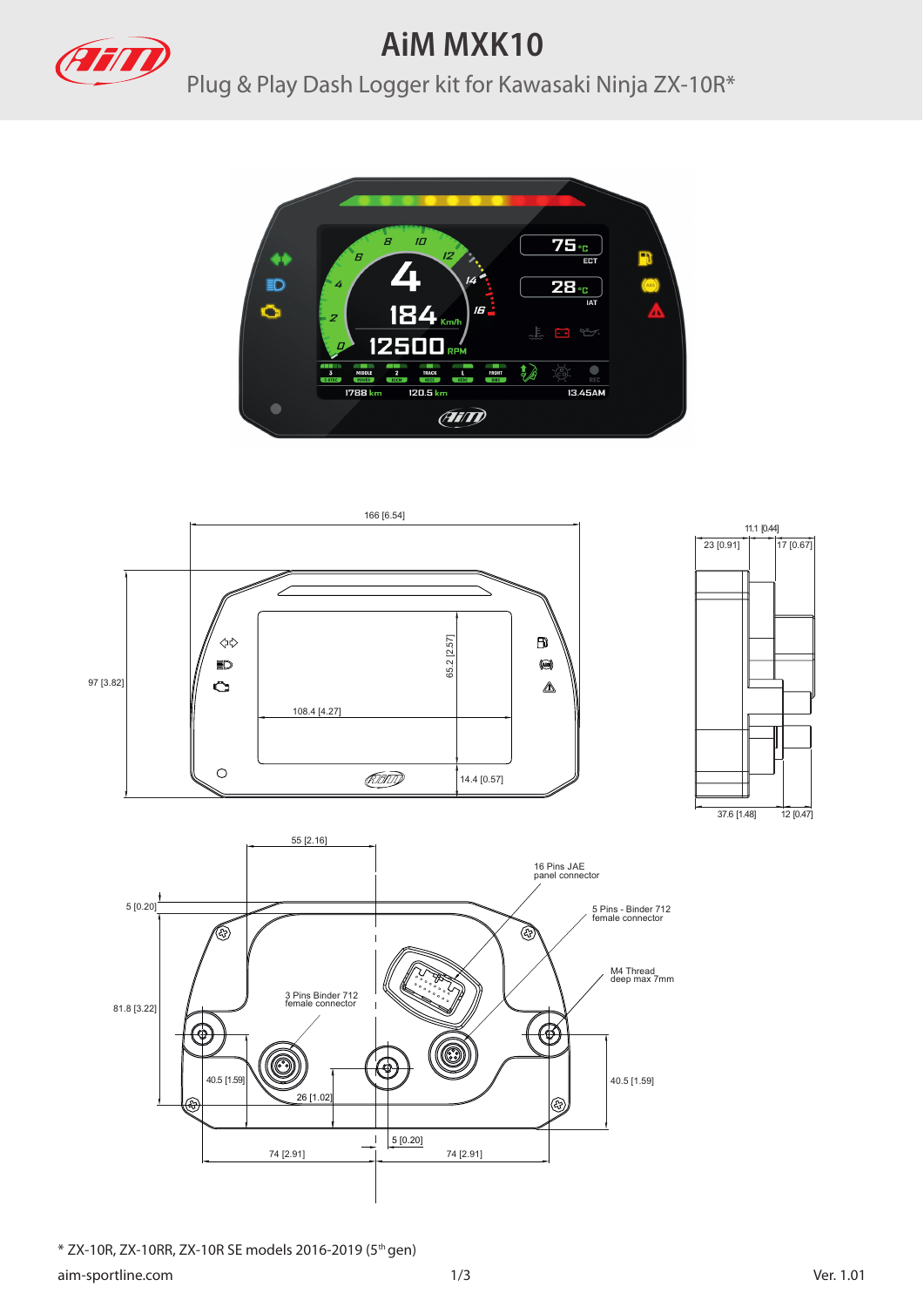

## **AiM MXK10**

# Plug & Play Dash Logger kit for Kawasaki Ninja ZX-10R\*

### **Technical specifications**

| <b>Display</b>                 | 5" TFT                                                         |
|--------------------------------|----------------------------------------------------------------|
| <b>Resolution</b>              | 800x480 pixels                                                 |
| <b>Contrast</b>                | 600:1                                                          |
| <b>Brightness</b>              | 700cd/m2 - 1,100 Lumen                                         |
| <b>Ambient light sensor</b>    | Yes                                                            |
| <b>Status information LEDs</b> | 6                                                              |
| <b>Shift Lights LEDs</b>       | 10                                                             |
| <b>CAN</b> connections         | $\overline{2}$                                                 |
| <b>ECU</b> connection          | Yes                                                            |
| <b>External modules</b>        | GPS Module, Channel Expansion, Lambda Controller, SmartyCam HD |
| <b>Wi-Fi connection</b>        | Yes                                                            |
| <b>Internal memory</b>         | 4 GB                                                           |
| <b>Body</b>                    | Anodized Aluminum                                              |
| <b>Connectors</b>              | 1 JAE connector + 2 Binder connectors                          |
| <b>Dimensions</b>              | 166 x 97 x 23 mm                                               |
| Weight                         | 530 g                                                          |
| <b>Power consumption</b>       | 400 mA                                                         |
| Waterproof                     | <b>IP65</b>                                                    |
|                                |                                                                |



#### **Part number**

**XA2MXS12A05R0KN** 

MXK10 dash logger with screws and washers, dedicated GPS Module with anodized plate fixing kit and screws